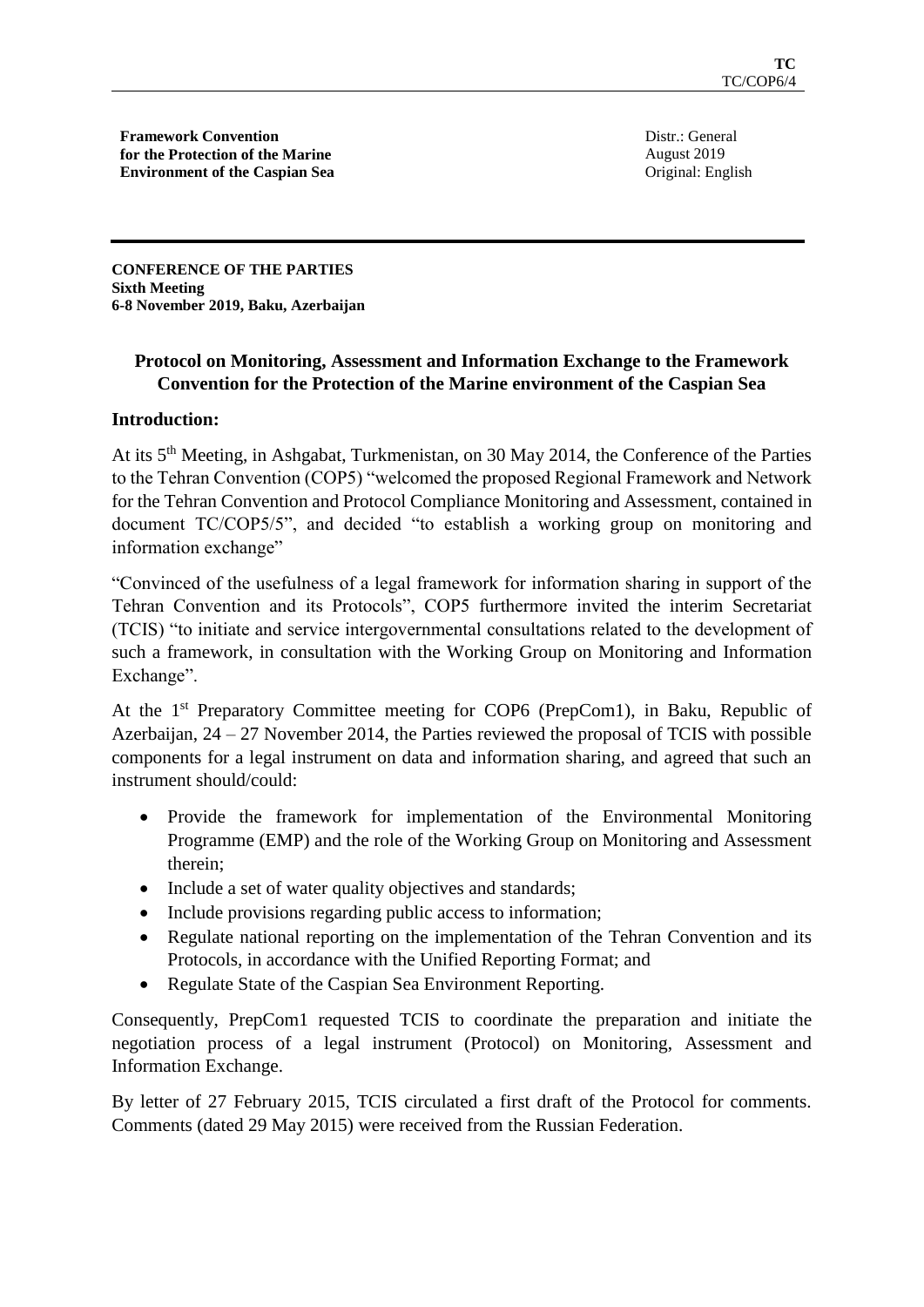PrepCom2 for COP6, in Baku, 31 May – 3 June 2015, welcomed and provided general comments on the draft Protocol. Agreement was furthermore reached on the name and terms of reference of the Working Group on Monitoring and Assessment, to include:

- Development of (sub)regional water quality standards and objectives
- Advice on the role and place of these standards and objectives in a legal instrument for monitoring and information exchange

By September 2015, additional comments on the draft protocol had been received from Azerbaijan and Kazakhstan.

By letter of 29 December 2015, TCIS invited the Contracting Parties to back-to-back meetings of the Working Group on Monitoring and Assessment and on the Draft of the Protocol on Monitoring, Assessment and Information Exchange, in Baku, 20 – 22 January 2016.

At its 1<sup>st</sup> meeting, in Baku, 20-21 January 2016, the Working Group on Monitoring and Assessment:

- decided to develop a set of Regional Marine Water, Sediment, and Biological Quality Standards (Criteria) taking into account existing national legislation
- nominated a sub-group to review Sediment Quality Criteria used in other regions of the world, and draft a set of criteria for basic pollutants in the sediments to serve as Regional Sediment Quality Criteria in the Caspian Sea.
- Suggested that the draft Protocol on Monitoring and Information Exchange should contain a direct reference to agreed procedures for validating data exchange, which may include raw data, required for a proper assessment of the state of the Caspian environment
- Suggested that the Protocol text, one of its Annexes or the implementation arrangements should include reference to:
	- The number and location of monitoring stations (sites)
	- The type of media (water; sediments; biota)
	- Minimum data quality control procedures applied at the national level
	- The frequency and timing of data submission
	- The formats for data submission
	- Information on certified labs participating in the monitoring activities
	- Addressees for the submission of data (TC Secretariat, etc.)
	- Designated responsible organizations for the accumulation, checking, compiling and managing of data
	- The rights of data owners and procedures for access to compiled data sets

Directly following the meeting of the Working Group on Monitoring and Assessment, on 21 and 22 January 2016, the Parties reviewed the draft text of the Protocol on Monitoring, Assessment and Information Exchange.

Based on the discussions at the meeting and the inputs and contributions by the Working Group on Monitoring and Assessment, TCIS revised the text of the Protocol and, by letter of 15 April 2016, circulated the new version (dated 21 February 2016) for comments.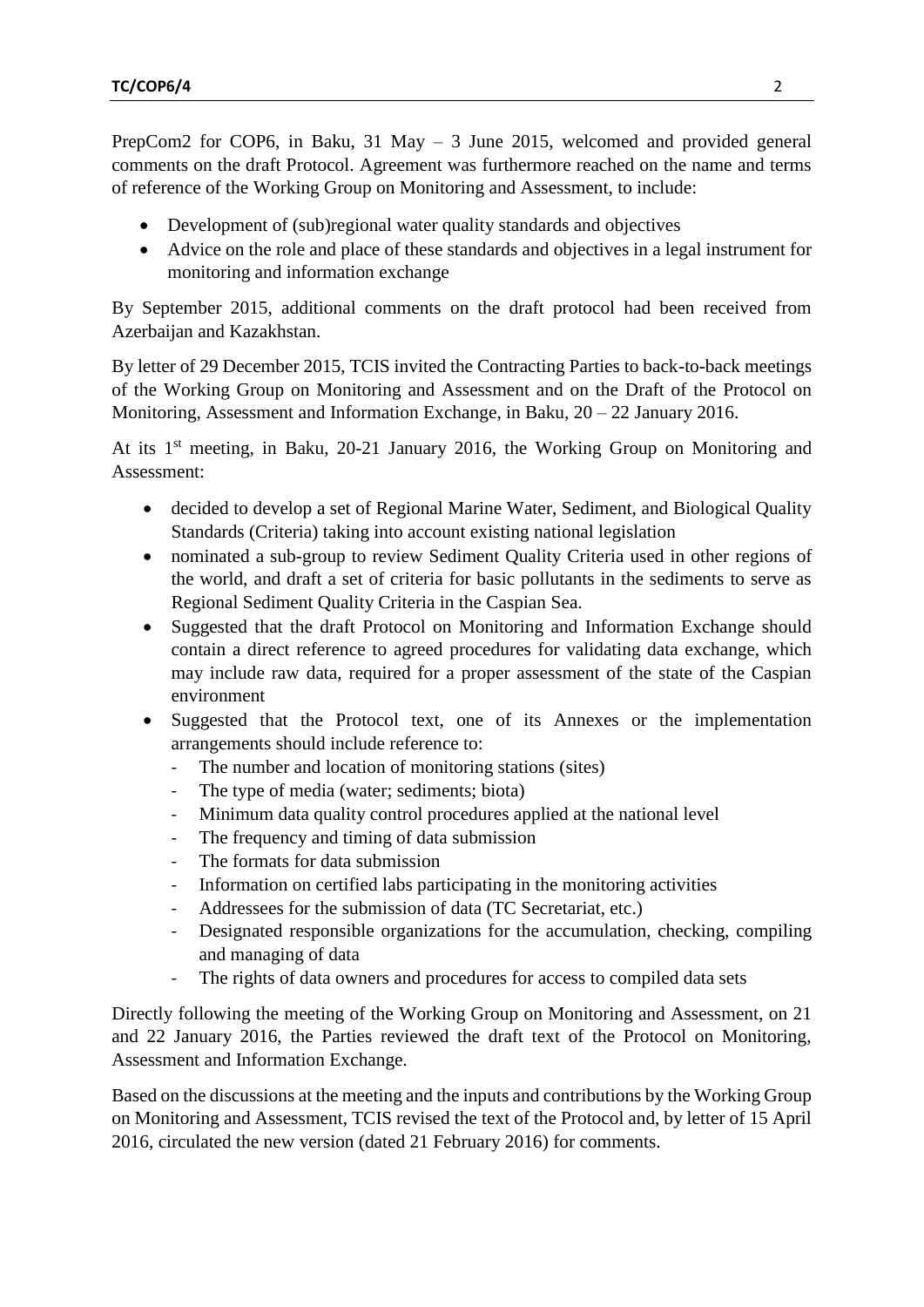Convened during the meetings of the Contracting Parties in Bandar Anzali, IR Iran, 16-20 April 2017, the Working Group on Monitoring and Assessment (WGMA) expressed satisfaction that its proposals had been accommodated in the text of the Protocol. The WGMA also discussed principles for the original monitoring-data exchange, which might become part of the Protocol. The WGMA agreed to review data quality control procedures and submission formats used by the Black Sea Commission for their applicability to the Caspian Sea conditions, and agreed that all data provided by EMP stations should be submitted to the Convention Secretariat for transfer to a Caspian monitoring-data centre to be established by decision of the Conference of the Parties (COP), independent or as part of the CEIC.

Following the WGMA meeting, a second round of negotiations on the Protocol text took place in Bandar Anzali. The delegations of the Contracting Parties reviewed the sections "Preamble" and "General Provisions and Obligations" of the draft Protocol. At meetings in November 2017 and February 2018 the Parties did not have the time to resume the negotiations on the Protocol. At the 6<sup>th</sup> preparatory Committee meeting for COP6 the Parties reviewed article 5 of the text.

The result of the negotiations is integrated in the text of the Protocol annexed to this document.

### **Suggested actions:**

The meeting is requested to continue the review of the text of the Protocol on Monitoring, Assessment and Information Exchange, with a view to finalize and submit the text to COP 6 for adoption.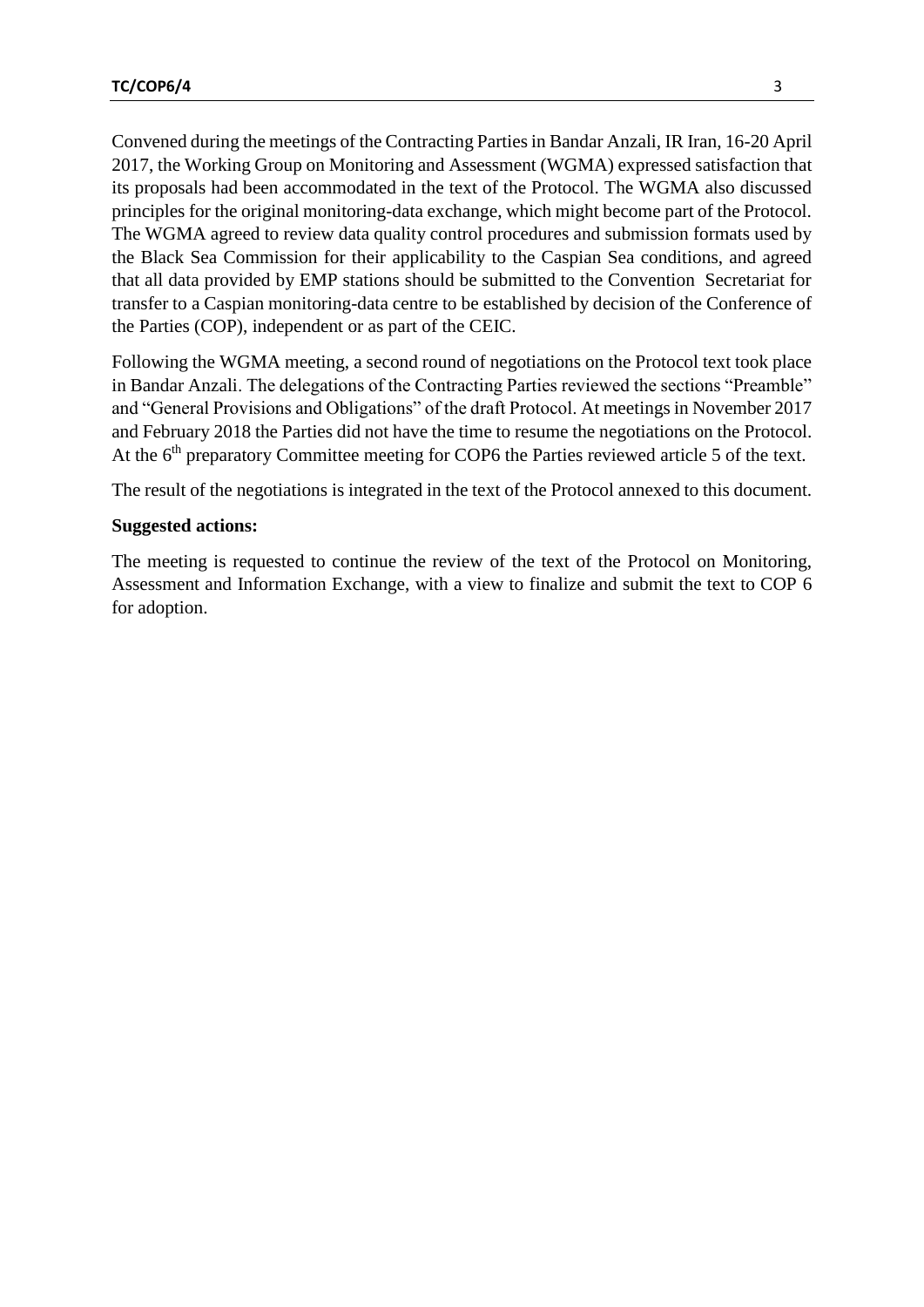#### DRAFT, 15 August 2019

### **PROTOCOL ON MONITORING, ASSESSMENT, AND INFORMATION EXCHANGE TO THE FRAMEWORK CONVENTION FOR THE PROTECTION OF THE MARINE ENVIRONMENT OF THE CASPIAN SEA**

#### *Preamble*

The Caspian littoral States:

Republic of Azerbaijan,

Islamic Republic of Iran,

Republic of Kazakhstan,

Russian Federation,

Turkmenistan,

hereinafter referred to as the Contracting Parties,

*Being* Contracting Parties to the Framework Convention for the Protection of the Marine Environment of the Caspian Sea, done at Tehran on 4 November 2003 (hereinafter referred to as the Convention),

*Underlining* the importance of the Unified Reporting Format and the Environmental Monitoring Program as well as the Caspian Environment Information Centre,

*Welcoming* the Agreement on Cooperation in the Field of Hydrometeorology of the Caspian Sea signed by the Caspian littoral states in Astrakhan, Russian Federation, on 29 September 2014, and acknowledging its potential role in monitoring atmospheric conditions and climate change, sea level, and fresh water fluxes discharged into the Caspian Sea by rivers,

*Welcoming* furthermore the Agreement on Cooperation in Emergency Prevention and Response in the Caspian Sea and the Agreement on the Conservation and Sustainable Use of Aquatic Biological Resources of the Caspian Sea,

*Reiterating* the importance of the conservation and sustainable use of the oceans and seas and of their resources for sustainable development, including through the contributions to poverty eradication, sustained economic growth, food security, creation of sustainable livelihoods and decent work, while at the same time protecting biodiversity and the marine environment and addressing the impacts of climate change (para 158 of The Future We Want, Rio de Janeiro, 22 June 2012)*,*

*Noting* the importance of public participation and confirming their intention to facilitate civil society and stakeholder engagement in the protection of the marine environment of the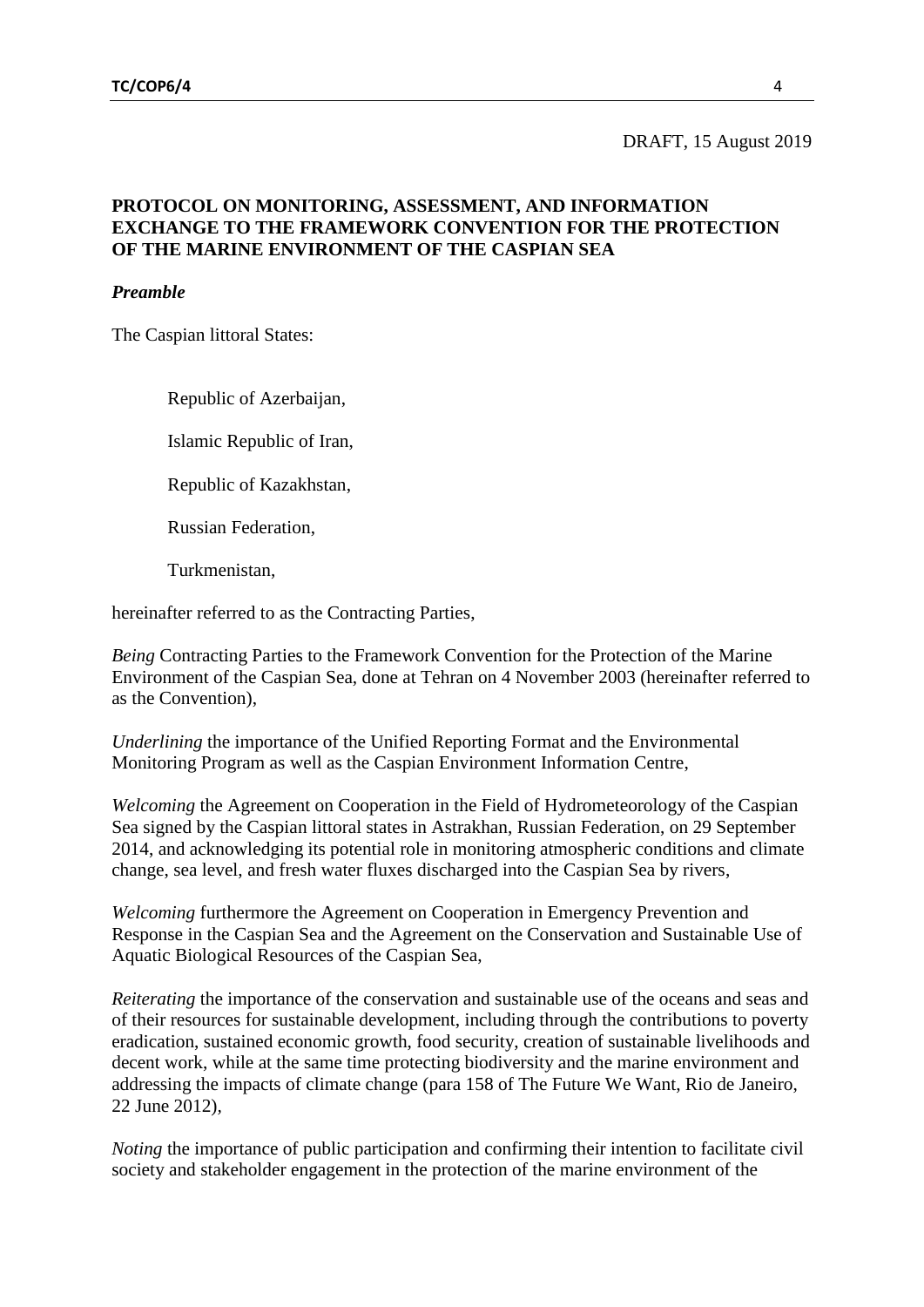Caspian Sea through the Strategic Convention Action Programme and the Regional Strategy for Civil Society engagement in the Caspian Sea Marine Environment,

*Determined* to implement the provisions of the articles on monitoring (article 19), exchange of and access to information (article 21) and reporting (article 27) of the Convention as well as, for the purpose of this Protocol, the articles related to monitoring, assessment an information exchange of its Protocols,

*HAVE AGREED* as follows:

# **I. GENERAL PROVISIONS AND OBLIGATIONS**

### *Article 1. Use of Terms*

For the purpose of this Protocol:

(a) "Convention" means the Framework Convention for the Protection of the Marine Environment of the Caspian Sea.

(b) "Conference of the Parties" means the body referred to in Article 22 of the Convention;

(c) "Secretariat" means the body referred to in article 23 of the Convention;

(d) "Competent Authority" means the authority(ies) designated by a Contracting Party as responsible for the fulfillment of the obligations specified in this Protocol;

(e) "Environmental Monitoring Programme" means the framework for enabling the measurement of and reporting on the quality and its trends in the marine environment of the Caspian Sea for the purpose of national and regional policy and decision making related to the implementation of the Convention and its Protocols;

(f) "Working Group on Environmental Monitoring and Assessment" means the working group of the Secretariat for keeping under review and advising on monitoring, assessment and information exchange in support of the implementation of the Convention and its Protocols, in cooperation with, inter alia, the Co-ordinating Committee on Hydrometeorology and Pollution Monitoring of the Caspian Sea (CASPCOM);

(g) "The Public" means one or more natural or legal persons;

(h) "Marine Environment" means the complex of elements, comprising marine waters, influx of fresh waters, bottom sediments and air adjacent to the sea surface and land affected by proximity to the Sea, as well as biological organisms inhabiting them;

(i) "Environmental information" means any information in written, visual, aural, electronic or any other material form on the marine environment of the Caspian Sea, in accordance with Article 1 (h), as well as the drivers and effects of changes in these conditions;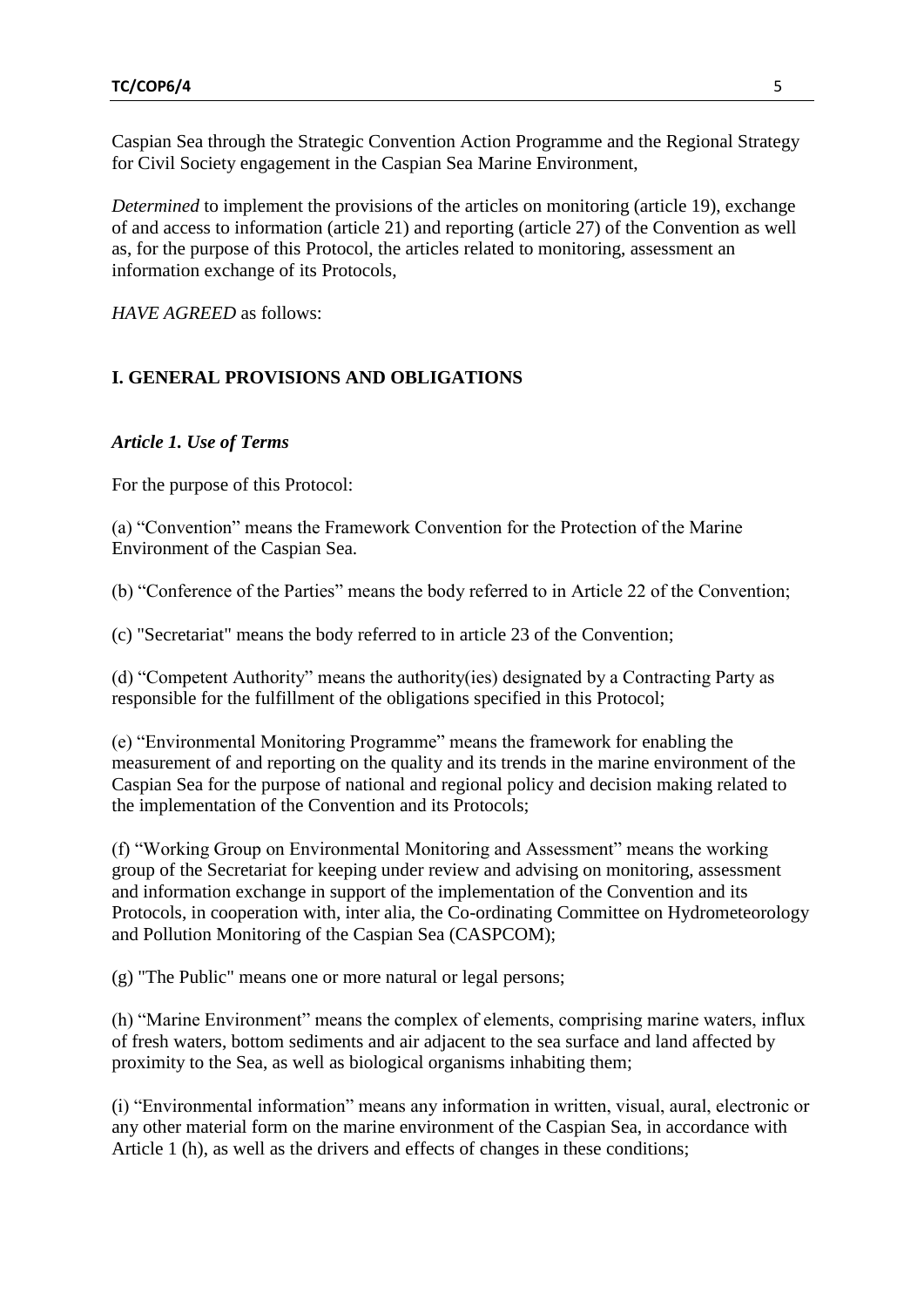(j) "State of the Caspian Sea Environment (SOE) report" means a report on an agreed set of indicators that show the conditions of and trends in the marine environment of the Caspian Sea;

(k) "Caspian Environment Information Centre (CEIC)" means the thesaurus of data and information submitted and collected in the context of the implementation of the Tehran Convention and its Protocols;

(l) "Environmental quality objective (EQO)" means a desirable target for environmental quality that should be met in a particular environment;

(m) **"**Environmental quality standard (EQS)" means the concentration of a particular substance or group of substances in the marine environment which should not be exceeded in order to protect human health and the environment;

# *Article 2. Objectives*

The objective of this Protocol is to regulate and secure environmental monitoring, assessment and information exchange related to the protection of the marine environment of the Caspian Sea in support of the implementation of the Convention and its Protocols.

### *Article 3. Scope of Application*

In accordance with Articles 3 and 15 of the Convention this Protocol shall be applied to the marine environment of the Caspian Sea taking into account its water level fluctuations and pollution from land-based sources as well as the land affected by proximity to the sea.

#### *Article 4. General Provisions*

For the purpose of this Protocol, the Contracting Parties shall individually and/or jointly take all appropriate measures consistent with the principles of the Convention to comply with the provisions of this protocol, and to this end:

- (a) Establish a base and technical framework for monitoring and original date exchange related to the environment of the Caspian Sea;
- (b) Regularly assess the environmental conditions of the Caspian Sea as well as the causes and effects of changes in these conditions;
- (c) Report and exchange data and information in accordance with the requirements of the Convention and its Protocols;
- (d) Report on the state of the Caspian Sea environment on a regular basis;
- (e) Promote and ensure public access to information on the state of the Caspian Sea environment;
- (f) Ensure regular input and updating of the data and information in the virtual CEIC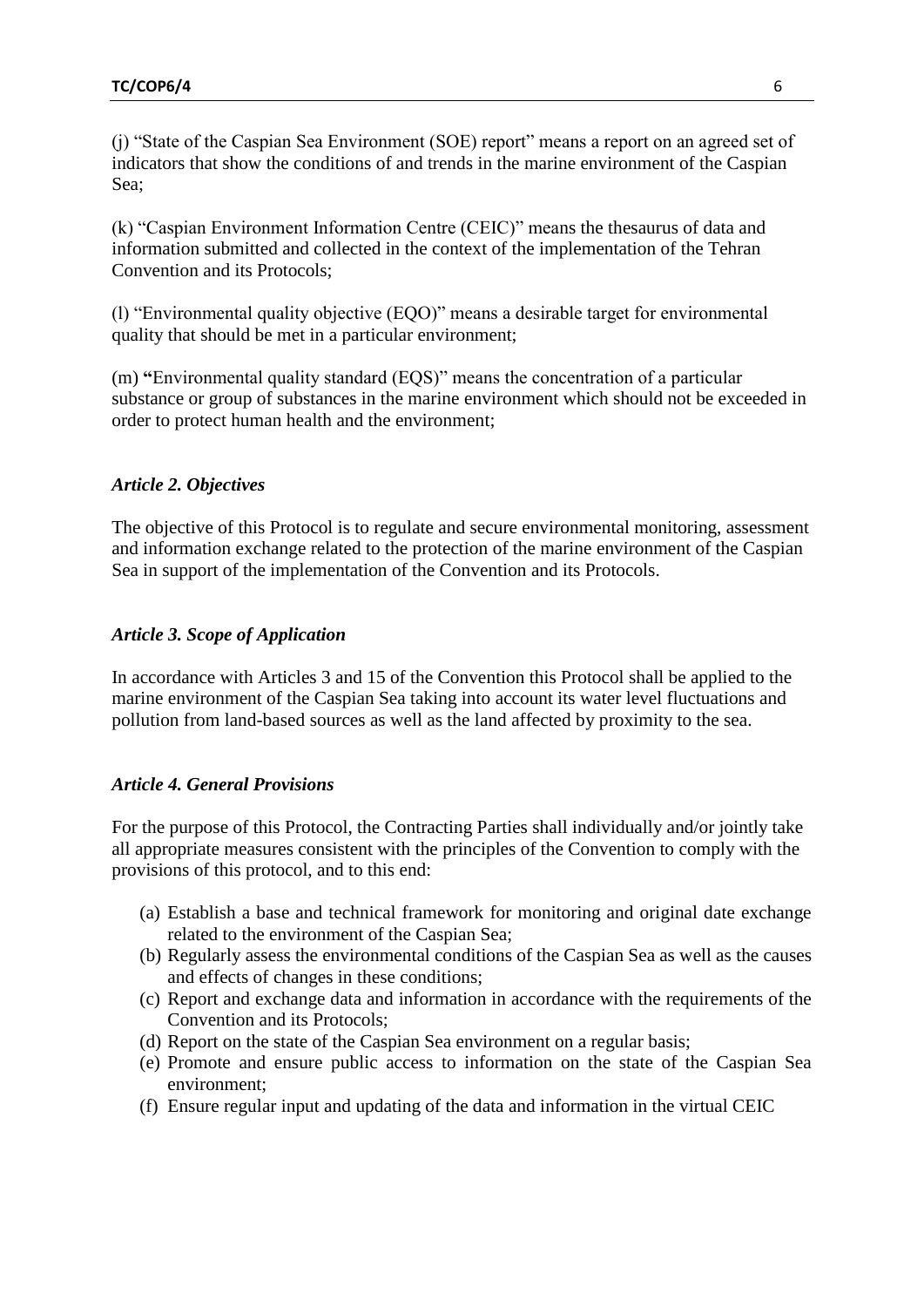# **II MONITORING, ASSESSMENT, REPORTING, INFORMATION EXCHANGE**

# *Article 5: Setting the baseline for environmental monitoring and assessment*

The Contracting Parties shall:

1. individually and jointly develop and implement monitoring programmes, conduct environmental assessments, and report and exchange information with the view to meet the Environmental Quality Standards and Objectives contained in Annex I;

2. oversee, guide and support the work of the Working Group on Environmental Monitoring and Assessment;

3. regularly review and update the Environmental Monitoring Program as the basic framework for monitoring and data management and exchange in support of the implementation of the Convention and its Protocols;

# *Article 6: Environmental Monitoring and original data exchange*

1. The Contracting Parties shall develop and implement (individual) (national) and (joint) (regional) programmes for monitoring marine environment elements (marine waters, influx of fresh waters, sediments, biological organisms);

2. The joint environmental monitoring programmes shall, inter alia, provide for:

- a) Institutional arrangements for their implementation, including the establishment of (a) network(s) of monitoring institutions and national focal points;
- b) Agreed sets of marine environmental parameters and geographical location of the monitoring sites serviced by each of the Contracting Parties
- c) Harmonizing procedures for the operation of the monitoring programmes, measurement systems, analytical techniques, data processing and evaluation procedures for data quality
- d) Arrangements for submission of evaluated (quality controlled) original data, resulting from monitoring, to the Secretariat, including:
	- i) Number and location of the monitoring stations
	- ii) Type of media (water, sediments, biota)
	- iii) Frequency, timing and submission formats
	- iv) Information on participating certified analytical laboratories
	- v) Designation of the organization(s) responsible for accumulating, checking, compiling and managing the data
	- vi) Information on the rights of data owners and access to compiled data sets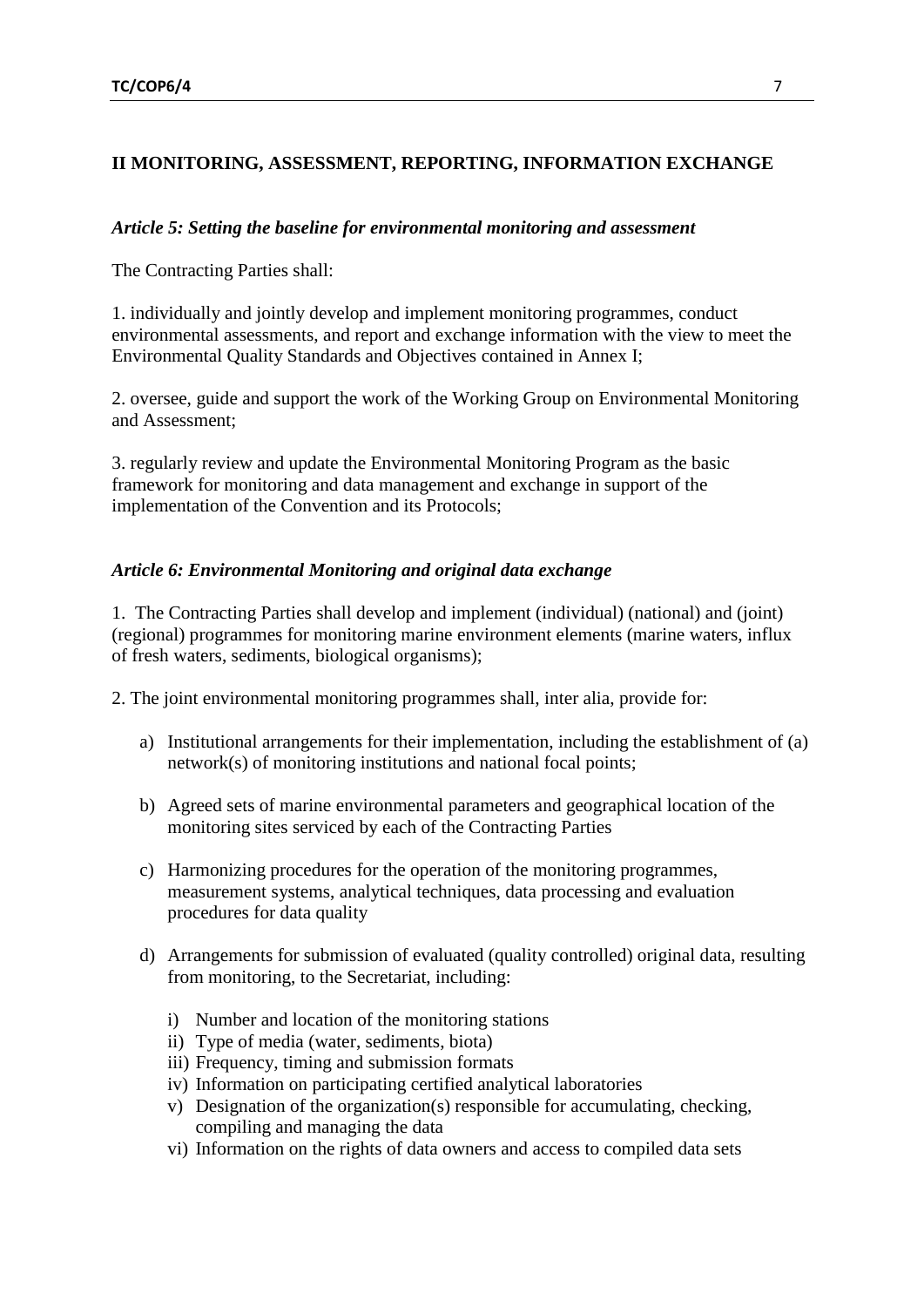#### *Article 7: Environmental assessment*

The Contracting Parties shall, at regular intervals, and against the regional Environmental Quality Standards and Objectives, carry out (individual) (national) or (joint) (regional) assessments of the status and effectiveness of the measures taken for the prevention, control and reduction of pollution of the marine environment of the Caspian Sea

#### *Article 8: Reporting*

1. Each Contracting Party shall, at regular intervals not exceeding three or four years, and in accordance with a Unified Reporting Format, publish and disseminate a report on the implementation of the Convention and its Protocols in its country;

2. The data and information collected and produced in accordance with articles 6 and 7 above will once every 5 years be summarized and included in a State of the Caspian Sea Environment report

#### *Article 9: Access to and exchange of environmental information*

1. Each Contracting Party shall ensure that the (competent) (public) authorities, in response to a request for environmental information, make such information available and easily accessible to the public, within the framework of national legislation.

2. Each Contracting Party shall ensure that environmental information progressively becomes available in electronic databases which are easily accessible to the public through public telecommunications networks.

3. The Contracting Parties will through designated focal points ensure that all relevant information collected and provided in accordance with section II of this Protocol will be stored and regularly updated in the Caspian Environment Information Centre, managed under the auspices of the Secretariat.

### **III. INSTITUTIONAL AND FINANCIAL PROVISIONS**

#### *Article 10. Institutional Provisions*

1. For the purposes of this Protocol and in accordance with Article 22, paragraph 10 of the Convention, the Conference of the Parties shall, *inter alia*:

(a) Keep under review the implementation of this Protocol;

(b) Oversee the work of the Secretariat and provide guidance for its activities;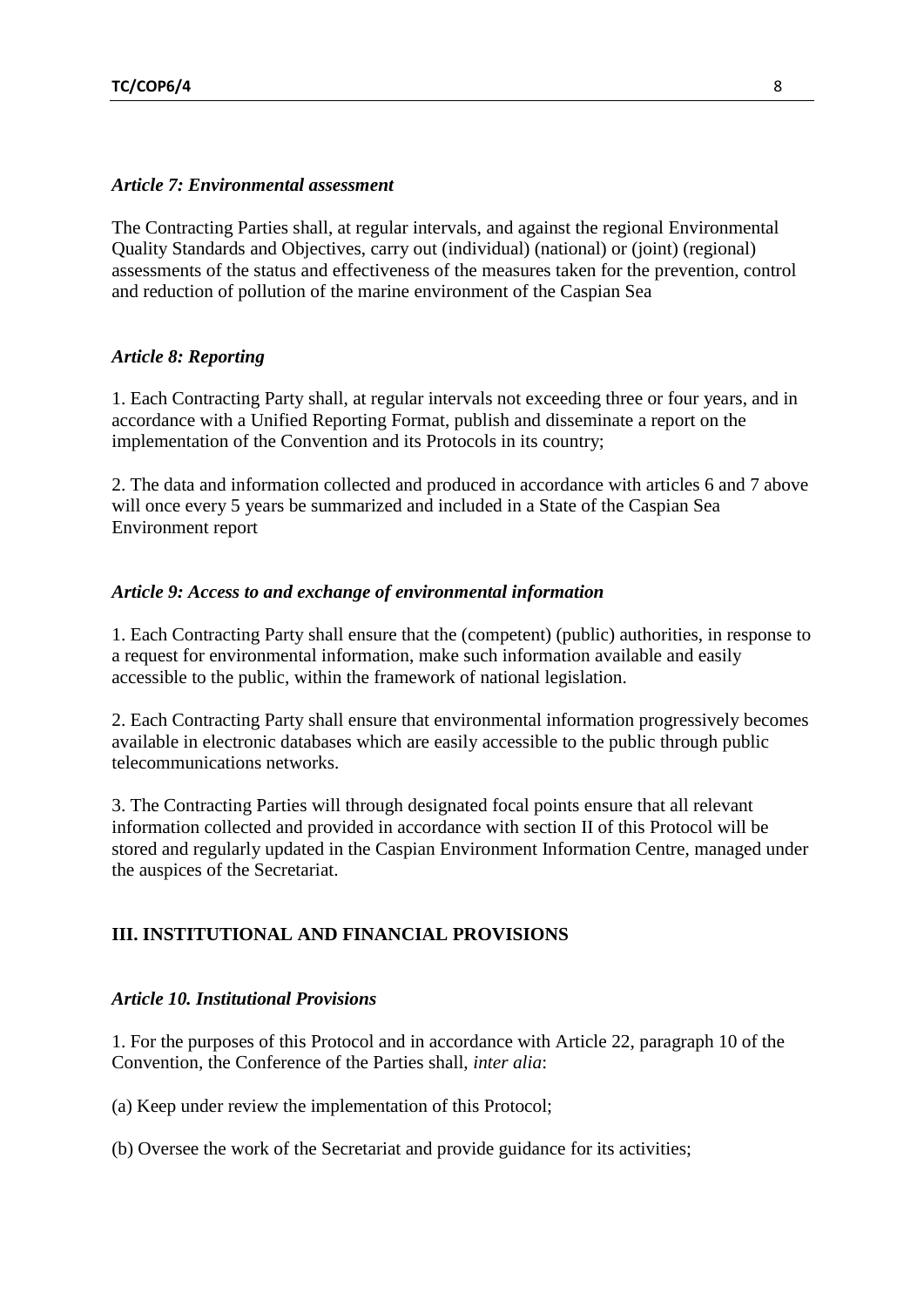(c) Keep under review the content of this Protocol and its annex;

(d) Consider and adopt any amendments to this Protocol or its annex;

(e) Consider reports submitted by the Secretariat on matters related to the implementation of this Protocol;

(f) Establish such subsidiary bodies as may be deemed necessary for the implementation of this Protocol;

(g) Consider, adopt and regularly review, as appropriate, the arrangements, programs and procedures related to the implementation of articles 5 and 6 of this Protocol;

(h) Consider and review, as appropriate, assessments and reports submitted under article 7 of this Protocol;

(i) Regularly review and provide guidance on the legislative, administrative and other measures taken by the Contracting Parties related to the implementation of Section II of this Protocol

(j) Consider and decide on the financial and budgetary matters related to the implementation of this Protocol;

(k) Consider and undertake any additional actions that may be required for the achievement of the objectives of this Protocol;

(l) Seek, where appropriate, the technical and financial services of relevant international bodies and scientific institutions for the purposes of the objectives of this Protocol.

(m) Perform such other functions as may be required for the implementation of this Protocol

2. For the purposes of this Protocol, in accordance with Article 23, paragraph 4 of the Convention, the Secretariat shall *inter alia*:

**(**a) Provide upon request by any Contracting Party legal, scientific and technical assistance and advice for the effective implementation of this Protocol;

(b) Communicate with Competent Authorities in the Contracting Parties on the application of this

Protocol;

(c) Promote and facilitate legal, scientific and technical cooperation;

(d) Oversee and regularly report on the work and activities of the Working Group on Environmental Monitoring and Assessment;

(e) Oversee the management of the CEIC and coordinate the preparation of Caspian State of the Environment Reports and related environmental assessments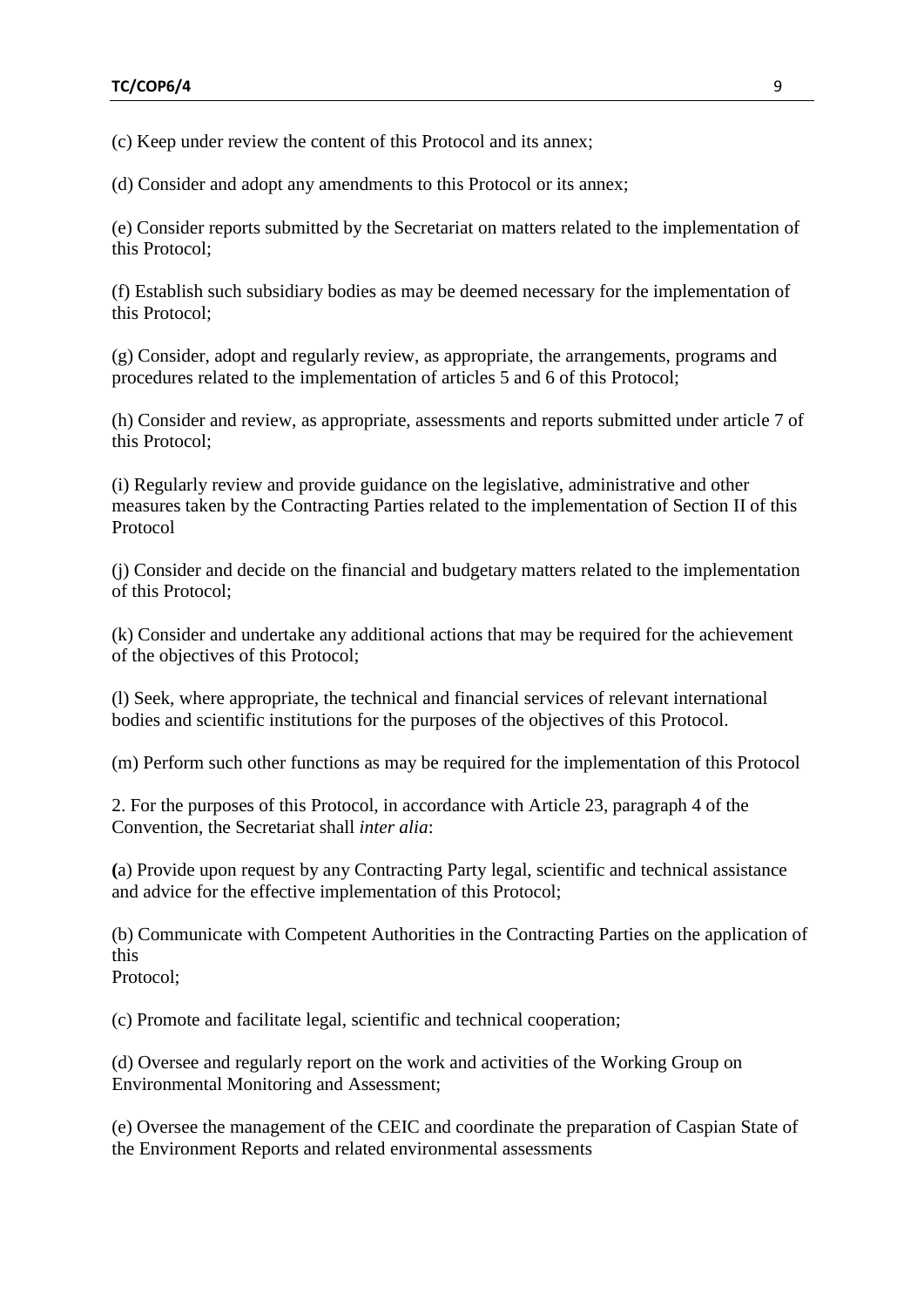(f) Assist the Contracting Parties, in cooperation with the relevant international, intergovernmental and non-governmental organizations, in the implementation of this Protocol.

(g) Prepare and submit reports and technical studies that may be required for the implementation of this Protocol to the Conference of Parties;

(h) Carry out the functions assigned to it in the programmes and action plans adopted by the Conference of the Parties in the framework of this Protocol;

(i) Perform such other functions as may be determined by the Conference of the Parties.

### *Article 11. Funding of the Protocol*

1. To achieve the objectives of this Protocol, the Contracting Parties, shall as far as possible:

(a) Consider and ensure the availability of financial resources for the formulation and implementation of related domestic, bilateral and multilateral programmes, projects and measures;

(b) Promote the mobilization of financial resources from bilateral and multilateral funding sources and mechanisms, including grants and loans;

(c) Explore innovative methods and incentives for mobilizing and channeling resources, including those of foundations, governmental agencies of other countries, international organizations, nongovernmental organizations and private sector entities.

2. The Financial Rules of the Convention shall apply *mutatis mutandis* to this Protocol, unless otherwise decided by the Conference of the Parties.

# **IV. FINAL CLAUSES**

#### *Article 12. Settlement of Disputes*

Any dispute between the Contracting Parties concerning the application or interpretation of the provisions of this Protocol shall be settled in accordance with Article 30 of the Convention.

#### *Article 13. Adoption and Entry into Force of the Protocol*

1. This Protocol shall be adopted by unanimous decision of the Contracting Parties by a Meeting of the Conference of the Parties.

2. This Protocol shall be open for signature only by Caspian littoral States, in the city of ……. from ……. to ……..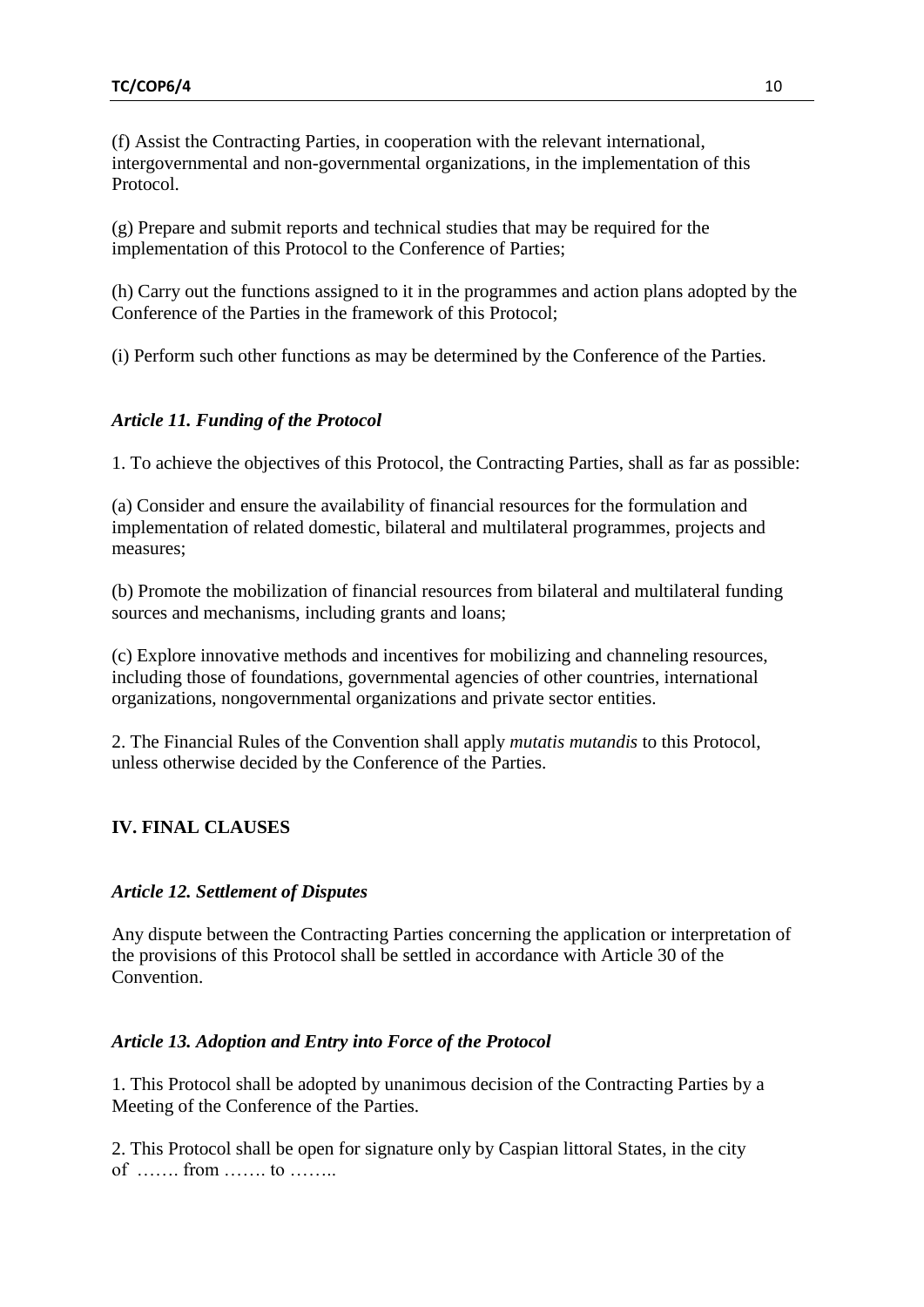**3.** This Protocol shall be subject to ratification, acceptance or approval by the Caspian littoral States and shall be open for accession by any Caspian littoral State from the date on which the Protocol is closed for signature.

**4.** Instruments of ratification, acceptance, approval or accession shall be deposited with the Depository of the Convention.

**5.** This Protocol shall enter into force on the ninetieth day after the date of deposit of the instrument of ratification, acceptance, approval or accession by all Caspian littoral States.

# *Article 14. Adoption of Amendments to the Protocol, Annexes to it and Amendments to the Annexes*

Any Contracting Party may propose amendments and annexes to this Protocol, as well as amendments to its annexes. These amendments and annexes shall be adopted by the Contracting Parties and enter into force in accordance with Articles 24 and 25 of the **Convention** 

# *Article 15. Relationship with Other International Treaties*

Nothing in this Protocol shall prejudice the rights and obligations of the Contracting Parties under other international treaties to which they are parties.

### *Article 16. Effect of the Protocol on National Legislation*

The provision of this Protocol shall not affect the right of the Parties to adopt stricter national measures relevant for the implementation of this Protocol.

### *Article 17. Reservation*

No reservations may be made to this Protocol.

### *Article 18. Depository*

The Depository of the Protocol is the Depository of the Convention.

## *Article 19. Authentic Texts*

The Azerbaijani, English, Farsi, Kazakh, Russian and Turkmen texts of this Protocol are equally authentic. In case of dispute arising as to the interpretation or application of this Protocol the English text shall be authoritative.